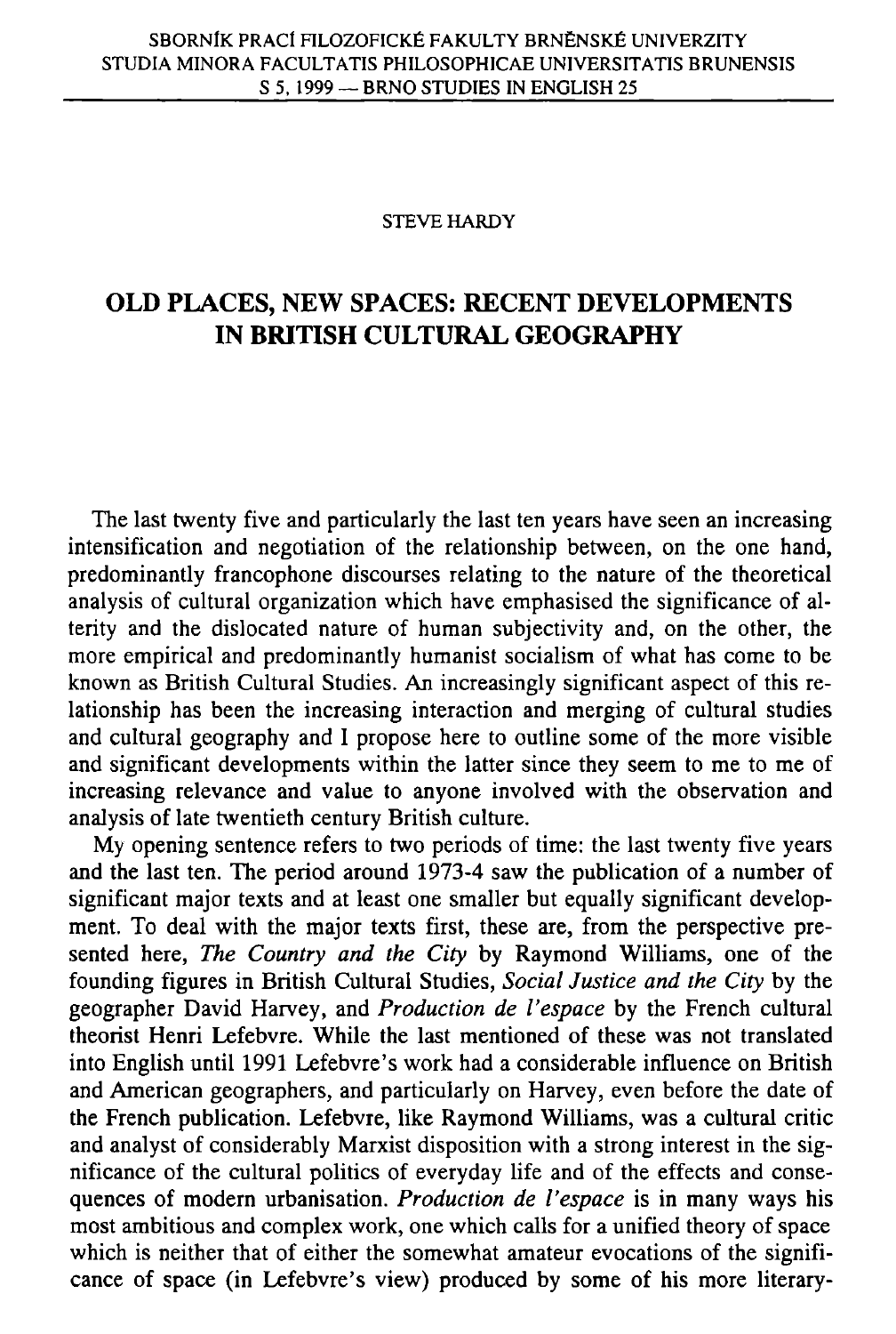oriented contemporaries (notably Roland Barthes) nor that of the more "scientific" approaches to urban space presented by geographers of the 1960s. The result is a complex, reflective, often rambling but considerably fecund approach to the way in which all discourses are part of a space which is itself produced by developing social practices. Lefebvre's aim in his book is to investigate not spatial truths or even the space of truth but the "truth of space" (Lefebvre 1991:132).

It is interesting that at about the same time Raymond Williams produced what many British literary and cultural analysts consider to be his most impressive academic work, *The Country and the City.* Lefebvre, despite living most of his life in and being constantly fascinated by Paris, came from and regularly returned to a small French village and always maintained an uneasy relationship with the more urbane cultural milieu of the better known cultural theorists of his era. Williams too, came from a small village and, though he spent most of his working life in Cambridge, constantly returned to it and also maintained an equally uneasy relationship with the dominant academic and cultural hierarchy located primarily in the triangle made up by London, Oxford and Cambridge.

*The Country and the City* is a critical literary history of approaches to country and city in English literature from the late sixteenth century to the time of publication of the book but one which very much emphasises the socially situated nature of the poetry and fiction which relates to these places and the relevance of such considerations to questions of social justice and community.

By 1973, David Harvey had already established a reputation as one of the leading young British geographers with the publication of his book *Explanation in Human Geography* (Harvey 1969) which was regarded at the time as a major contribution to an objective, empirical science of social space of the kind that was very much in vogue in the 1960s and to which Lefebvre's writing in *Production de Vespace* provides a critical reaction. Harvey's next major publication, *Social Justice and the City,* displayed a radical change of direction, one charted in the book itself, from a "liberal" stance which attempted to objectively chart aspects of urban development, to a "Marxist" stance which insisted on the political significance of such development and the obligation of geographers not simply to describe the world but to actively intervene where issues of social justice and exploitation were at stake. This led him to the writing of a series of books which investigated in great detail the relationship between the processes of capital accumulation and urban development, particularly in relation to Marx's theories relating to the production of capital in modern Western societies. At the same, time these books were still considerably technical It was not until 1989, with the publication of *The Condition of Postmodernity,* that Harvey's work really came to the attention of a wider audience, particularly one concerned with questions of cultural rather than socio-economic development.

By this time, cultural theorists had at least initially digested many of the shocks provided by the radical philosophising of French post-structuralist writers and discourses relating to postmodernism and postmodernity. The latter,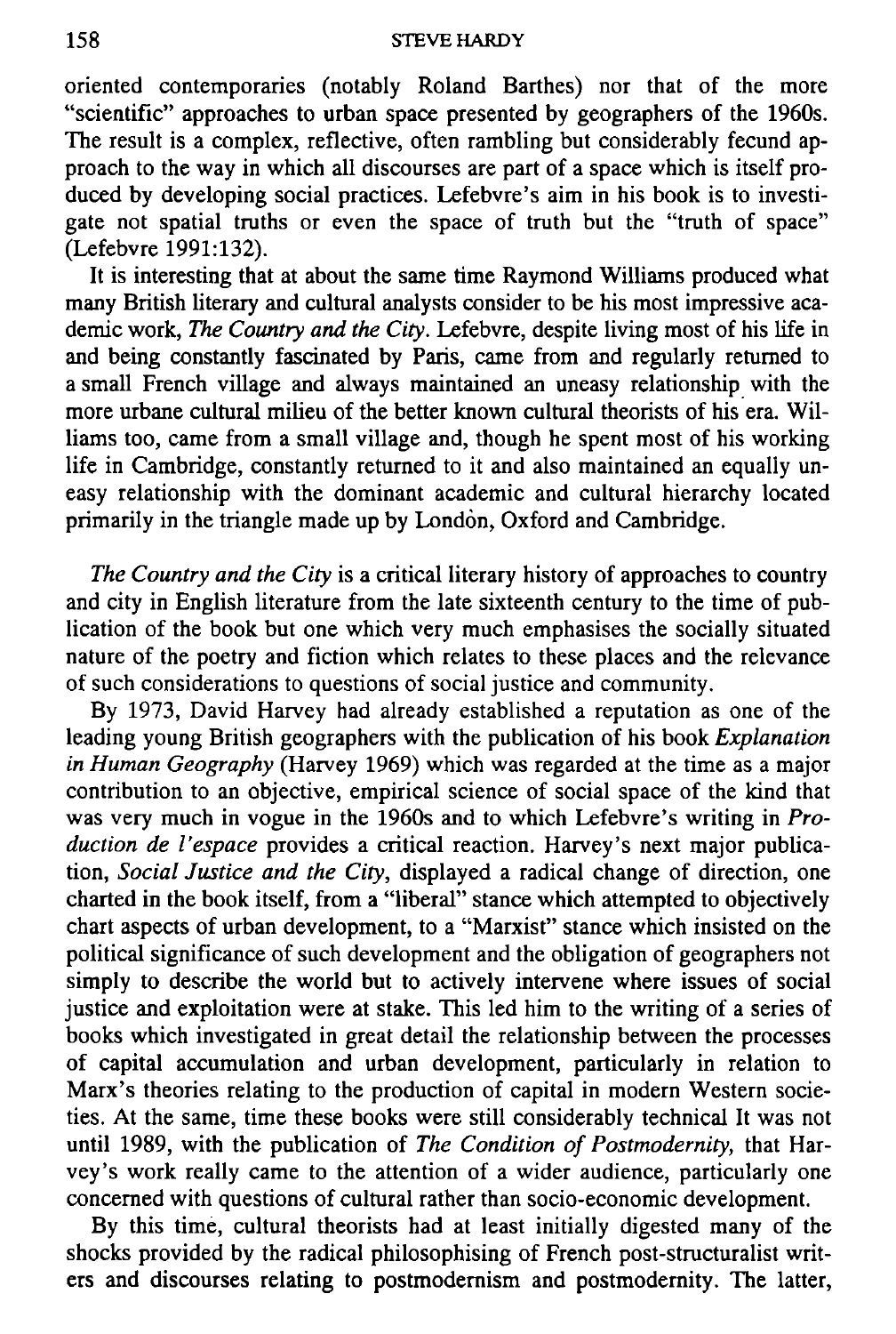which can be argued to have their primary roots in an American rather than a French cultural milieu, tended to be equally if not more prominent. Harvey had been based since the late 1960s in Baltimore in the United States and his book was seen as something of an answer to the call for a form of "cognitive mapping" produced by the influential American Marxist cultural analyst, Frederic Jameson, who along with certain French cultural analysts, notably Jean Baudrillard, was alarmed by what he saw as the increasingly disorientating and exploitative tendencies of "late capitalism" and its cultural manifestations.

Harvey's book, in contrast to Jameson's considerably mandarin and baroque cultural speculations, produced a rather more accessible and direct analysis of the cultural condition of postmodernity referring it in more specific terms to questions of social and economic development in the post war era. The essential thesis of the book was that processes of capital accumulation had reached a point of saturation in terms of the "Fordist" approach originating in the earlier part of the twentieth century and that a new form of "flexible accumulation" had begun to develop during the early 1970s. A number of points about Harvey's analysis particularly stand out in retrospect. One, as already partially indicated, is its strong narrative element, closely related to another, its considerable hostility to and scepticism towards the degree of celebration of "difference" which Harvey portrayed as being not so much as a new cultural paradigm as one which continued tendencies already present in the significant economic developments of the 1970s.

At some points in the book this approach led to an outright condemnation of "postmodern philosophers" as not so much introducing us to a new age of respect for the Other, the main ethical impetus of much post-war European philosophy attempting to come to terms with the horrors of the attempted total extermination of such Others during the Second World War, but as colluding with processes of economic and social exploitation:

Obsessed with deconstructing and delegitimating every form of argument they encounter they can end only in condemning their own validity claims to the point where nothing remains of any basis for reasoned action. Postmodernism has us accepting the reifications and partitionings, actually celebrating the activity of masking and cover up, all the fetishisms of locality, place or social grouping, while denying that kind of meta-theory which can grasp the political-economic processes (money-flows, international divisions of labour, financial markets and the like) that are becoming evermore universalizing in their depth, intensity, reach and power over daily life. (Harvey 1990:116-17)

Such is one of the polemical peaks of the book. The vocabulary of this particular passage seems to support a Habermasian defence of the rational legitimation of emancipatory social practices as the positive side of "the project of the Enlightenment" which Habermas himself has been keen to defend against the perceived attacks of writers such as Foucault and Lyotard. In fact, Harvey has many appreciative things to say about these writers and notes that Habermas himself is insufficiently attentive to the significance of space in social theory.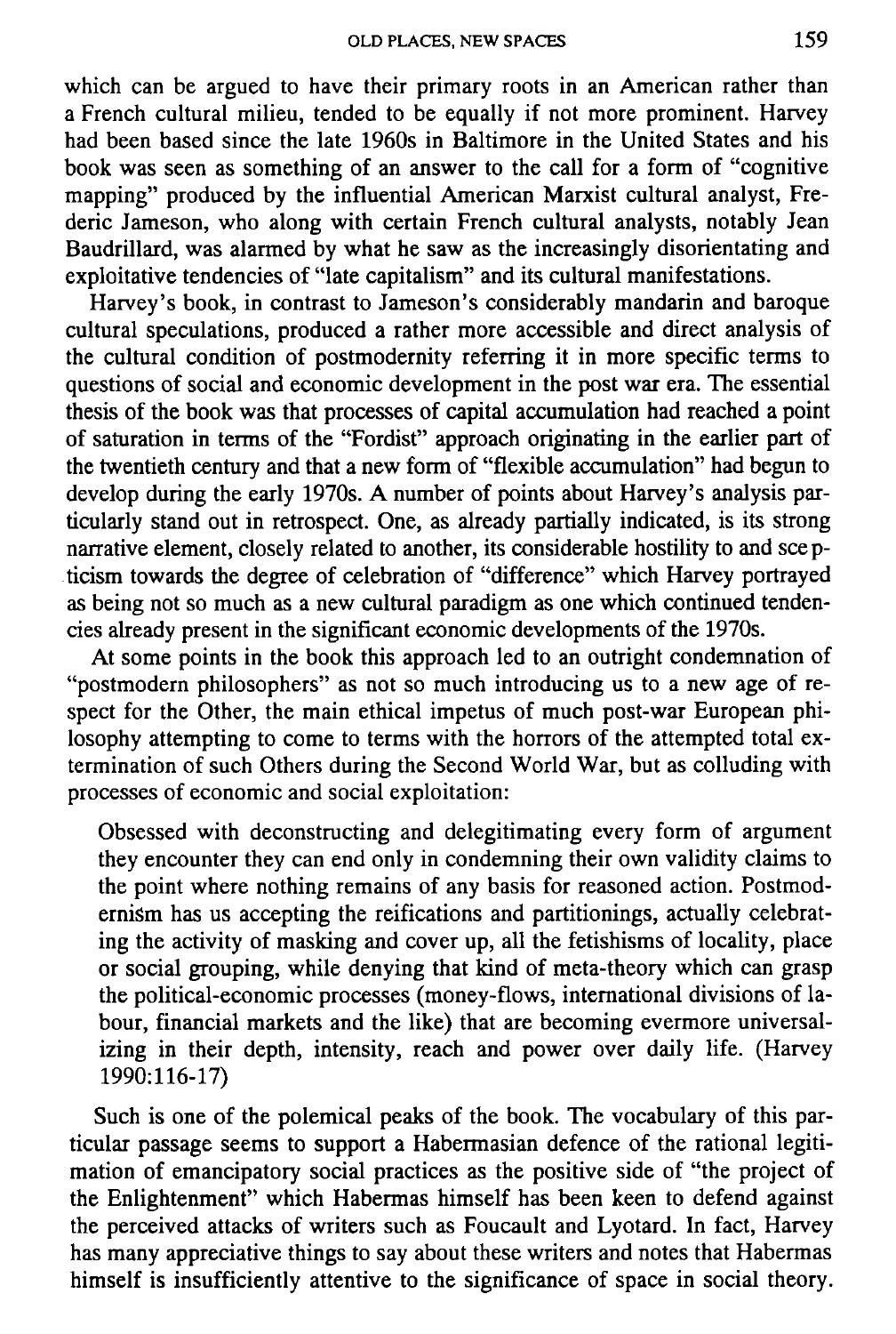Nevertheless, the emphasis on the significance of maintaining a strong metanarrative which is able to resist the exploitative tendencies of late twentieth century international capital is, and remains, an integral part of his thesis.

The other particularly significant aspect of Harvey's book is that it represents a geographer as very visibly involved in major debates relating to late twentieth century cultural developments, at least in the Western world. This in itself might be seen as evidence of an increasing tendency in a discipline which hitherto had seen itself as a science to become increasingly involved with questions usually seen as relating to the field of the arts. Interestingly, the publication of Harvey's book roughly coincided with one by an American geographer, Edward Soja, whose *Postmodern Geographies* analysed the neglect of the significance of questions of geography and space as opposed to those of history and time in Marxist social theory. Soja, again someone with a long history of writing before the publication of this much better known book, included a considerable literary dimension to his work, often referring to the work of Raymond Williams, John Berger and particularly Borges and like Harvey, very much influenced by the work of Lefebvre.

Harvey's observations, while influential, did not however go unchallenged and this leads us back to the final development I referred to in the context of those which occurred during the last twenty five, as opposed to the last ten, years. In a book entitled *Feminism and Geography,* about which I will have more to say shortly, Gillian Rose, a British geographer, notes one of the first appearances of a work of feminist geography, in 1973, in the journal *Antipode,*  an early home for the newly developing Marxist as well as feminist geographies. (The article she refers to is "Social Change, the status of women and models of city form and development" *in Antipode* 5,1973:57-62).

This observation can lead us into a broader and more detailed consideration of the variety of geographical perspectives in the British context which have increasingly concerned themselves with socio-cultural questions in ways which are pertinent and accessible to those with an interest in British cultural studies, and we can begin by continuing to consider aspects of David Harvey's writing since his views as expressed in *The Condition of Postmodernity* stimulated a particularly memorable and provocative series of reactions from another major British social geographer, one constantly based in Britain, concerned primarily with developments in British social geography and, unlike Harvey, a woman.

In 1990 David Harvey appeared as keynote speaker at a conference at the Tate Gallery in London, entitled "Futures" and organized by members of the Department of History of Art and Cultural Studies at Middlesex University. This eventually resulted in a book entitled *Mapping The Futures: Local cultures, global change* (Bird, J. et al. 1993). The opening article, *From Space to Place and Back Again; Reflections on the Condition of Postmodernity* is by David Harvey and begins by emphasising the importance of difference and otherness as a fundamental and integral part of Marxist and historical materialist approaches to social questions. Harvey moves on to consider the relations between space and place, noting that "place" is a word with a plethora of mean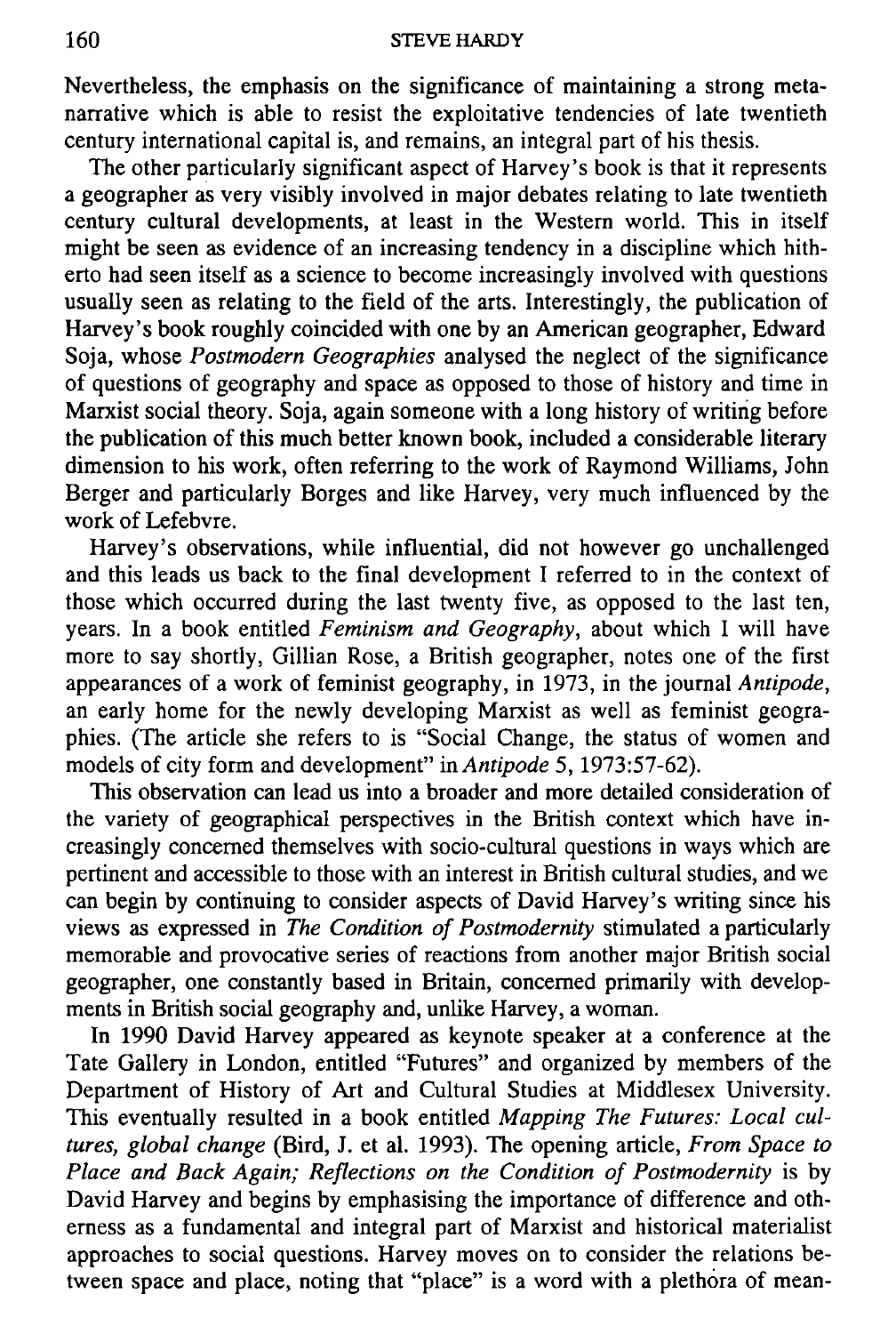ings and connotations and is indeed "...one of the most multi-layered and multipurpose words in our language." (Harvey 1993:4) He goes on to look at the way in which places have adapted to the global economy in competing for investment from international capital by marketing attractive images of themselves. He expresses mixed feelings towards such developments and sees this development, in primarily Lefebvrean terms, as "cultural homogenization through diversification" (9) but concludes that such processes do not sufficiently account for "the strength of political attachments which people manifest in relation to particular places" (9). This leads him to the thinking of a philosopher whose work certainly relates to place but not to a Marxist perspective, that of Heidegger, careful quotation from whom provides him with support for his own argument about "time-space compression" in the postmodern world. Heidegger's emphasis on the importance of rooted place-based "dwelling" is regarded as significant but not sufficiently mediated by a realistic relation to developments in the world of international economics and the rest of the article seeks to find ways in which a more relational sense of place which negotiates the processes of the broader world can help to provide people with a meaningful sense of place which is not merely manipulated by the forces of international capitalism.

The collection of articles also includes contributions by a number of geographers and cultural theorists, including Meagan Morris and Dick Hebdige in the latter field and Neil Smith and Doreen Massey in the former. I want to focus here on Massey's contribution as an entrance into the kinds of areas she has been exploring and because she takes considerable issue with aspects of Harvey's approach. While concurring with much of what Harvey has to say, Massey questions the usefulness of a return to Heidegger in any form and to the characterization of place as "a source of stability and an unproblematical identity" (Massey;1993:63). She opts instead for "a progressive sense of place", the second half of the title of her article which in full reads *Power Geometry and a Progressive Sense of Place,* and provides a now well-known characterisation of Kilburn, the area of London in which she currently lives, as illustrative. She notes that

Kilburn is a place for which I have a great affection; I have lived here many years. It certainly has "a character of its own". But it is possible to feel all this without subscribing to any of the Heideggerean notions of "place" which were referred to above. First, while Kilburn may have a character of its own, it is absolutely not a seamless, coherent identity, a single sense of place which everyone shares. It could hardly be less so. People's routes through the place, their favourite haunts within it, the connections they make (physically, or by phone or post, or in memory and imagination) between here and the rest of the world. If it is now recognized that people have multiple identities, then the same point can be made in relation to places... Second, it is (or ought to be) impossible even to begin thinking about Kilburn High Road without bringing into play half the world and a considerable amount of British imperialist history. Imagining it in this way provokes in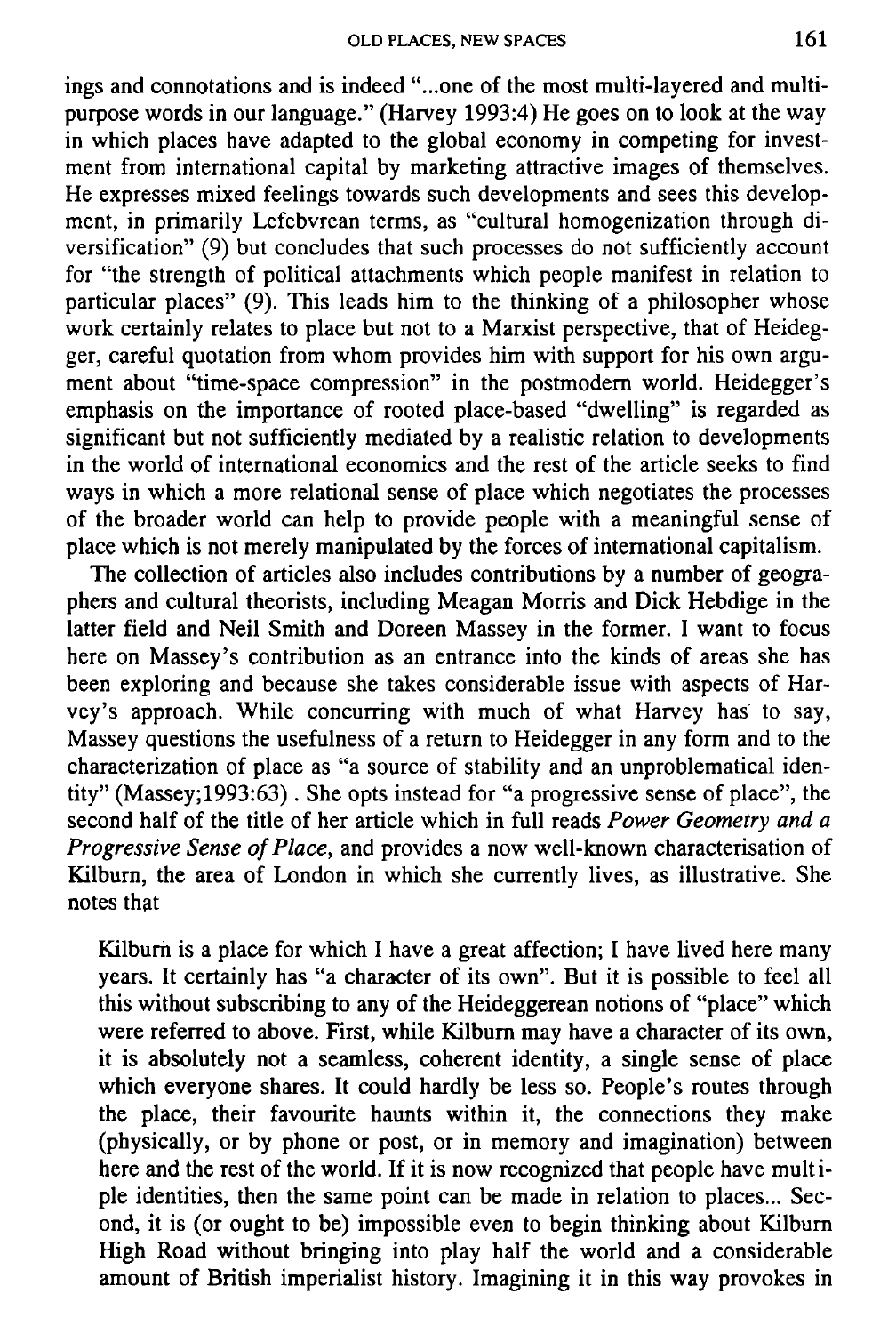you (or at least in me) a really global sense of place. Third, and finally, I certainly could not begin to, nor would I want to, define it by drawing its enclosing boundaries. (65)

Massey concludes her article by referring to the increasingly influential work of the Indian sociologist Appudurai with his notion of various kinds of socioscape and calling for "a global sense of the local" (68).

A year after the publication of this collection, one of Massey's own shorter pieces produced over the years appeared under the title of *Space, Place and Gender* (Massey 1994). A version of the paper just referred to appeared under the title A *Global Sense of Place,* eliminating the more Marxist connotations of "progressive". The earlier essays in this book go back to Massey's own earlier work on regional development in Britain and her own highly influential major publication *Spatial Divisions of Labour,* which was reprinted with a substantial new final chapter the following year. The final section of the collection, though, focused very much on issues of space and place in relation to gender. One essay, entitled *Flexible Sexism,* launches a considerable attack on the still highly masculinist approach of big-name geographers such as Harvey and Soja as well as other well-known male academics in related fields such as Clifford and Jameson. Massey insists that this is not a matter of "sour grapes" but a sense that too much cultural geography still places too much emphasis on questions of power-economics and not enough on differences relating to gender, sexuality and ethnicity. Another stimulating and equally provocative essay takes to task the political theorists Ernesto Laclau and Chantal Mouffe, probably the most influential theorists in the British context of relating a theory of political hegemony to that of the articulation of differing cultural perspectives and interests in the cause of a more genuinely emancipatory cultural politics, for continuing to valorise space over time in their approach. The approach she adopts is readily comparable to that of Soja in his *Postmodern Geographies* but covers a different area of political thought for reasons she has outlined in *Flexible Sexism.*  Massey's work can then be abrasive but makes some very useful critical points and ones increasingly related to aspects of gender.

This brings us to the work of another female geographer, already briefly referred to, Gillian Rose and her more precise focus on gender relations in relation to the production of academic geographical knowledge in *Feminism and Geography: The Limits of Geographical Knowledge* (Rose 1993).

Rose's aim in this book is not simply to provide a history of feminist geography but to problematise the writing of geography and its predominantly and enduring "masculinist" (a term she appropriates from the writings of the French feminist philosopher Michele Le Doeuff) approach to the world. The book begins with following statement:

The academic discipline of geography has historically been dominated by men, perhaps more so than any other human science. (1)

Like Massey, Rose is not primarily motivated by a feeling of "sour grapes"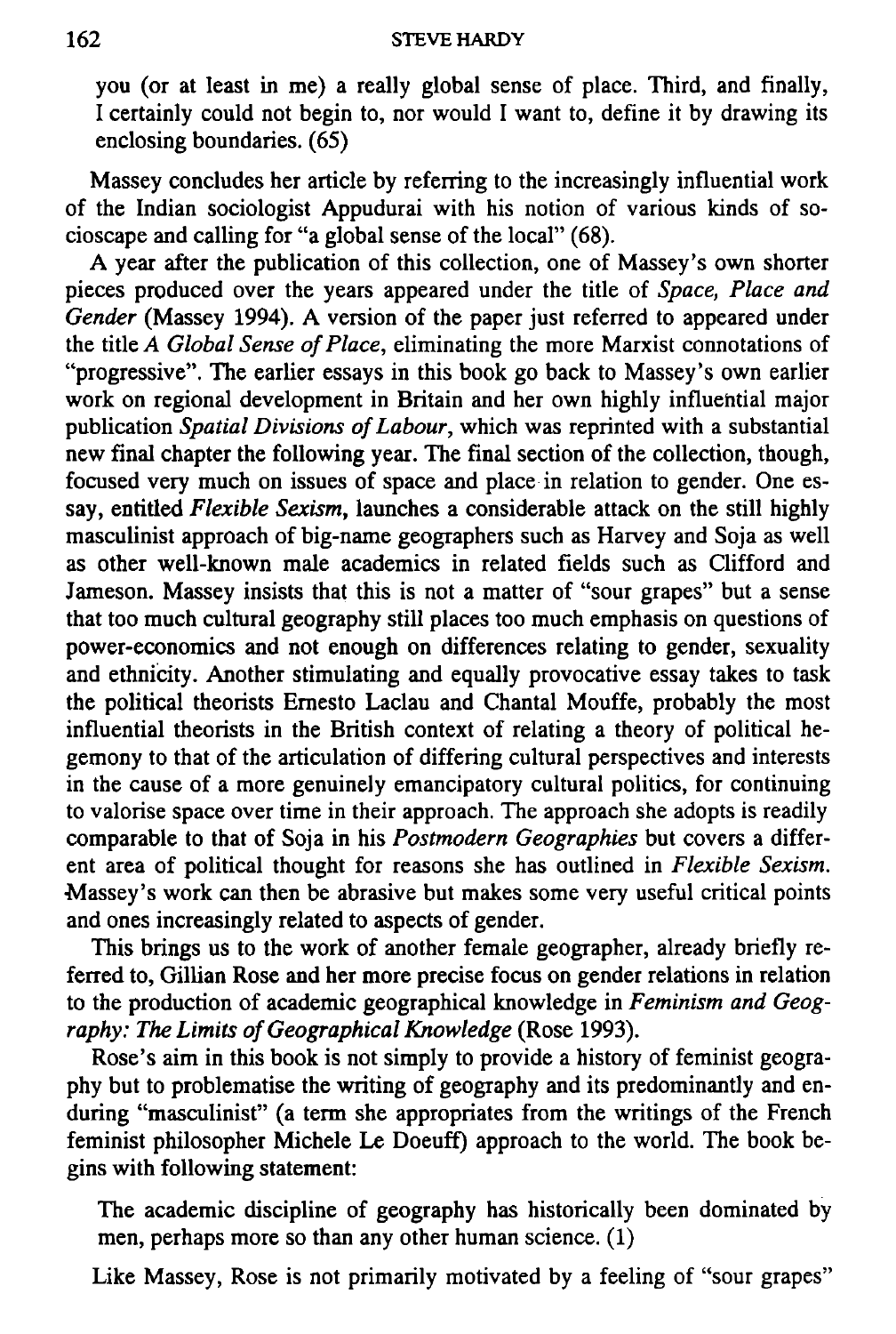but by an investigation of the consequences of this historical development for both women and geography. She begins with an overview of the significance of feminist thinking for geography, emphasising , via le Doeuff, that this "masculinist" tendency is not a matter of mysogeny but more one of unthinking exclusion. The first two main chapters of the book look at two predominant approaches to social geography in recent times, that of time-geography, including its influence on the "structuration theory" of the highly influential British sociologist, Anthony Giddens, and humanistic geography. The former is critiqued in terms of its primary emphasis on public space. Hagerstrand's influential approach to time geography follows the routes of individuals in a given area over a space of time and then considers how this affects the construction of social norms, an approach more fully developed by the sociologist, Anthony Giddens (Giddens 1984), as well as a number of British geographers.

Rose by no means dismisses the significance of this work but notes its considerable neglect of "private" space, its tendency to dichotomise the public and the private and the relative lack of attention to the feminine body and its much more traumatic and marked relation to predominantly masculinised public spaces. Women, Rose notes, are much less able, because of the patriarchal social conditions in which they operate, to efface their body and their sexuality as a given in public spaces in the way that men can. Geographers manage to "see" the world from the privileged vantage point of an "imaginary body" which is the "bounded" body of the male individual in modem patriarchal capitalist societies.

Much of Rose's argument here is derived, she notes, from the work of Carol Pateman and her critique of Habermas's enlightened but, as Pateman shows, considerably and oppressively limited "public sphere". Such arguments apply as much to questions of ethnicity and physical colouring as to gender, as Rose also notes. What in fact emerges from Rose's argument in this chapter is a problematization of the "truth of space" which distinctly resembles that of Henri Lefebvre, whom she does not actually to refer to, though she does make far more specific points about the immediate problems associated with gender in relation to both social space and academic geographical writing than does Lefebvre. She does however pay attention to the work of feminist geographers in the field of time-geography, noting

...their implicit references to a feminized realm of mothering and bodies, of blood spilt for love and in violence, of passion, desire and hate, in order to reveal the specificity of time-geography. The aim of that elaboration of time-geography's Other was to mark the unproblematized universal spaces and bodies of timegeography as masculine (and white and straight and middle-class)... (40)

Humanistic geography, with its strong emphasis on the felt significance of place is seen by Rose as less positivistic and more open to feelings. Place, nonetheless, tends to be characterised as an unknowable female other, a near mystical presence which language can never fully grasp and distinctly feminine in nature. Thus place becomes a nurturing female other or (m)Other (59) and the task in this context for feminist geographers is to distinguish between Woman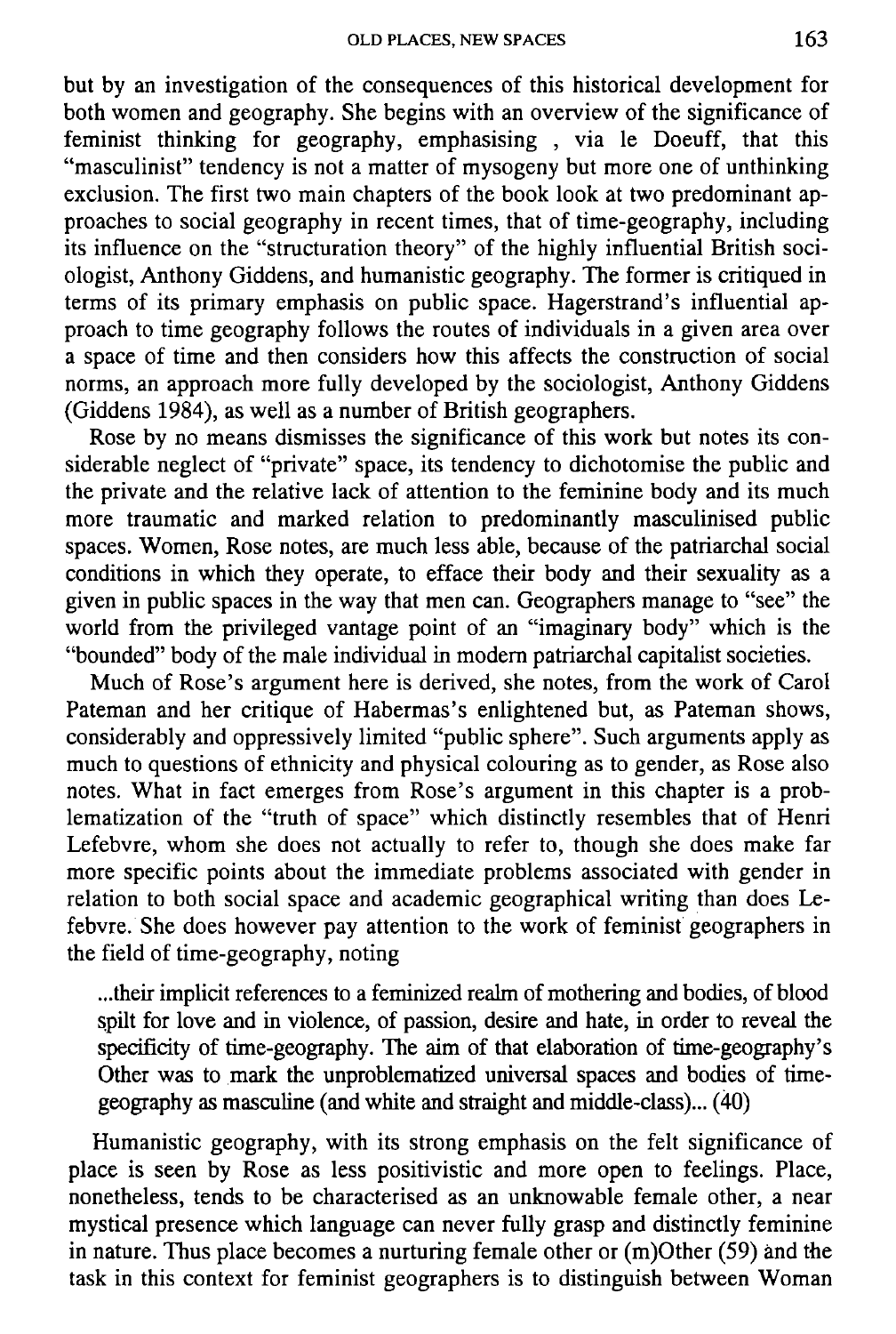and women who do not necessarily conform to their place in such a masculinized perspective.

This initial encounter with specific recent strands of geographical thinking leads Rose to a more generalized consideration of the geographical imagination and its implications for feminine thinking and to a review of ways in which recent feminist thinking has challenged binary oppositions between Nature and Culture, Same and Other. She notes an oscillation between a desire on the part of geographers to come as close as possible to the places they encounter and a fear controlled by a tendency to objective distancing, most evident in the more positivistic elements of the discipline.

A further chapter deals with the approach of geographers to landscape and the problematics of an again predominantly masculine gaze, developing the Lacanian perspectives of writers like Laura Mulvey and Jacqueline Rose. She notes John Berger's well known observations on the relationship of ownership to painting in his book *Ways of Seeing* (Berger 1972), which relates ownership not only to land but to women's bodies as in the figure of the reclining, naked nude and notes that female geographers have been less prone to sweeping voyeuristic gazes over the landscape and more open to a detailed sensuous relationship to particular parts, seeing this as part of a re-working of the masculinist gaze.

Her penultimate chapter deals with studies of women in the workplace, noting the contributions of Massey, who while still tied into a considerably masculinist Marxist perspective began to open up questions of gender positioning in her studies of regional variation in the geography of work patterns in the British context. Again a major consideration here is the way in which studies of women's experience in the workplace and their traditional role as home-builders and maintainers begins to break down boundaries between a masculine public and a feminized private space.

Rose concludes with an examination of the "paradoxical space" that women occupy, simultaneously marginalised and central, focusing especially on ways in which women find themselves in oppressive and victimising spaces but also on ways of writing geography, including a style of writing which will enable a less distancing, objectifying and masculinizing production of geography, social space and subjectivity.

A male geographer who has produced comparable observations and investigations is David Sibley, notably in his celebrated and highly accessible *Geographies of Exclusion: Society and Difference in the West* (Sibley 1995). Using the work of social anthropologists and psychoanalysts or psychoanalytic theorists such as Mary Douglas, Melanie Klein and Julia Kristeva, he explores the way in which various social groups are excluded through a process of "abjection" which distinguishes the clean and pure from the dirty and defiled.

His approach begins with a considerations of feelings and the body, looking, with the help of relevant psychoanalytic theory, at the ways in which individuals and eventually whole cultures distinguish between the good and the bad and the anxieties surrounding the border between self and other, not merely in terms of social grouping but in terms of bodily waste.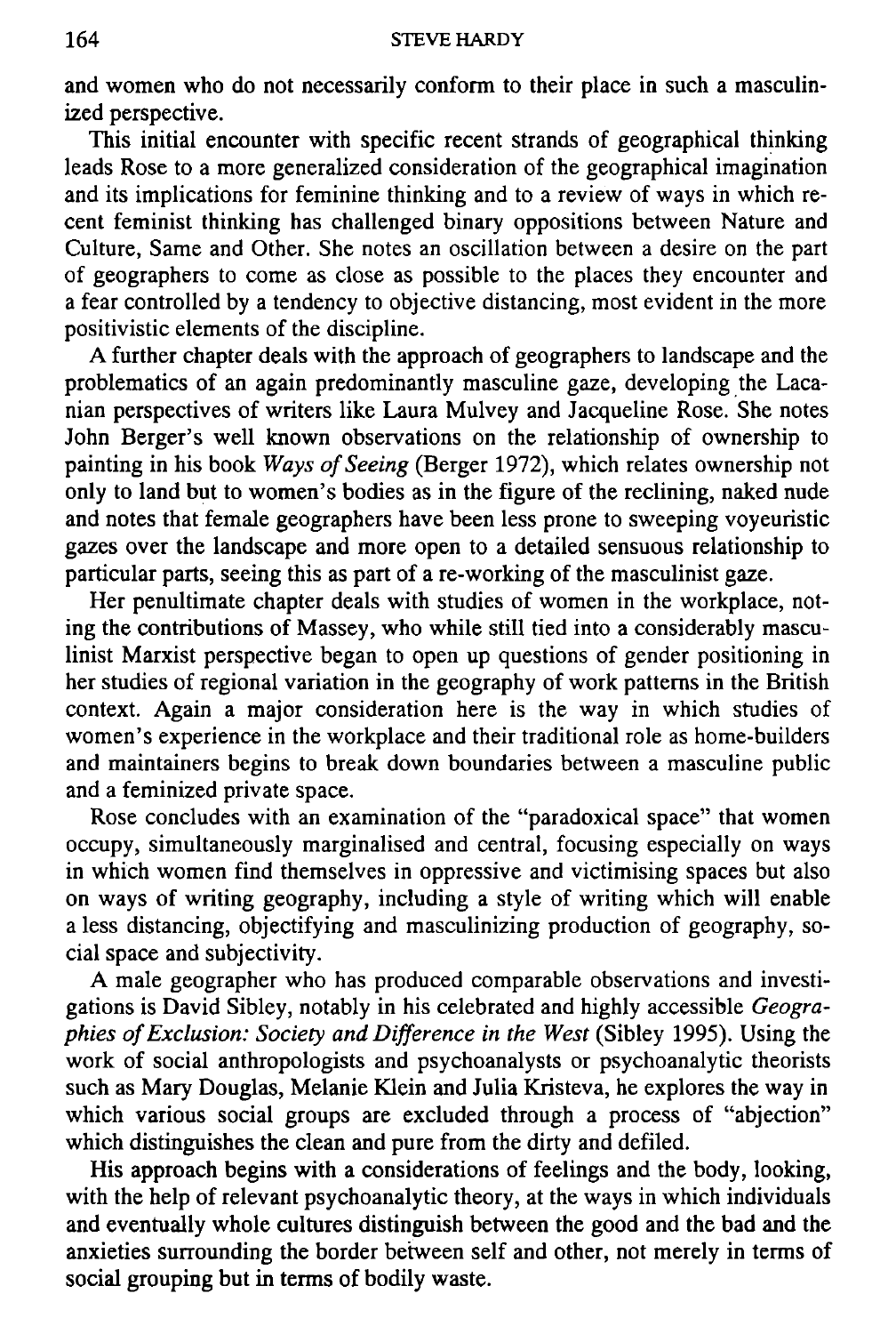Sibley's discussion moves into an examination of images of cleanliness and dirt in education and to the social and cultural stereotyping of "naturally" dirty minority groups such as gypsies, Jews and blacks and to the way in which societies structure boundaries in less obviously racist terms. The second half of the book looks at the way in which certain kinds of unwelcome knowledges can also be similarly excluded by dominant social or academic groupings who decide what is and is not acceptable knowledge within a given discipline.

A more complex but highly interesting study which pays specific tribute to the work of geographers like Rose and Sibley, who have highlighted the significance of feelings, the body and the projection of constructions of the self onto the ordering of societies, is Steve Pile's *The Body and the City: Psychoanalysis, Space and Subjectivity* (Pile 1996). Here Pile focuses in more detail on the work of Freud, Lacan and Lefebvre in order to look at the way in which subjectivity and social space interact. The first part of the book presents a survey of approaches to self and environment in twentieth century geography.

The second part looks in detail at the way in which Freud and Lacan produce their own psychological topographies in mapping relations between self and other. The final part focuses on the way in which Lefebvre's theories of social space interact with those of the two psychoanalysts. This leads into a general discussion of the way in which the relation between social space and subjectivity has become a major issue for late twentieth century cultural theory and a consideration of the views and perspectives of major cultural theorists such as Jameson, Deleuze and Guattari or Meaghan Morris. The crucial issue for Pile remains that of otherness as dramatised in Lacan's famous and paradoxical aphorisms about the tragically divided nature of human subjectivity.

In the last part of his book he focuses on that which for Lacan embodies the constitutive and frustrating gap which always produces frustration in human relationships—"You do not see me from the place I see you"—a statement which obviously challenges the objectivity of any given mapping of the "place" of anyone or any grouping in any given situation. The result is a spatial cultural politics of greater uncertainty and a willingness to listen longer before speaking, to consider, to adapt the words of Deleuze in relation to Leibniz, the truth of perspectivity rather than the perspective of truth. Pile himself concludes his book with a section using Lacan's aphorism as its heading but taking as its subject a mediation on Frantz Fanon's problem in locating his own social subjectivity as a black colonial under a white imperial gaze, torn between identification with and rebellion against the dominant social regime in *Black Skin, White Masks.* He concludes by suggesting that

Fanon's dialectics end up disrupting his analysis, crossed lines of identification and desire stretch out to positions he was not able to countenance. The cognitive map of powerful, certain political action crumbles into dust at the edges of the Empire of Reason. Maybe political positions are not to be discovered in the passive, fixed, undialectical spaces of absolute certainty, but in the place of psychodynamics. (Pile  $1996:256$ )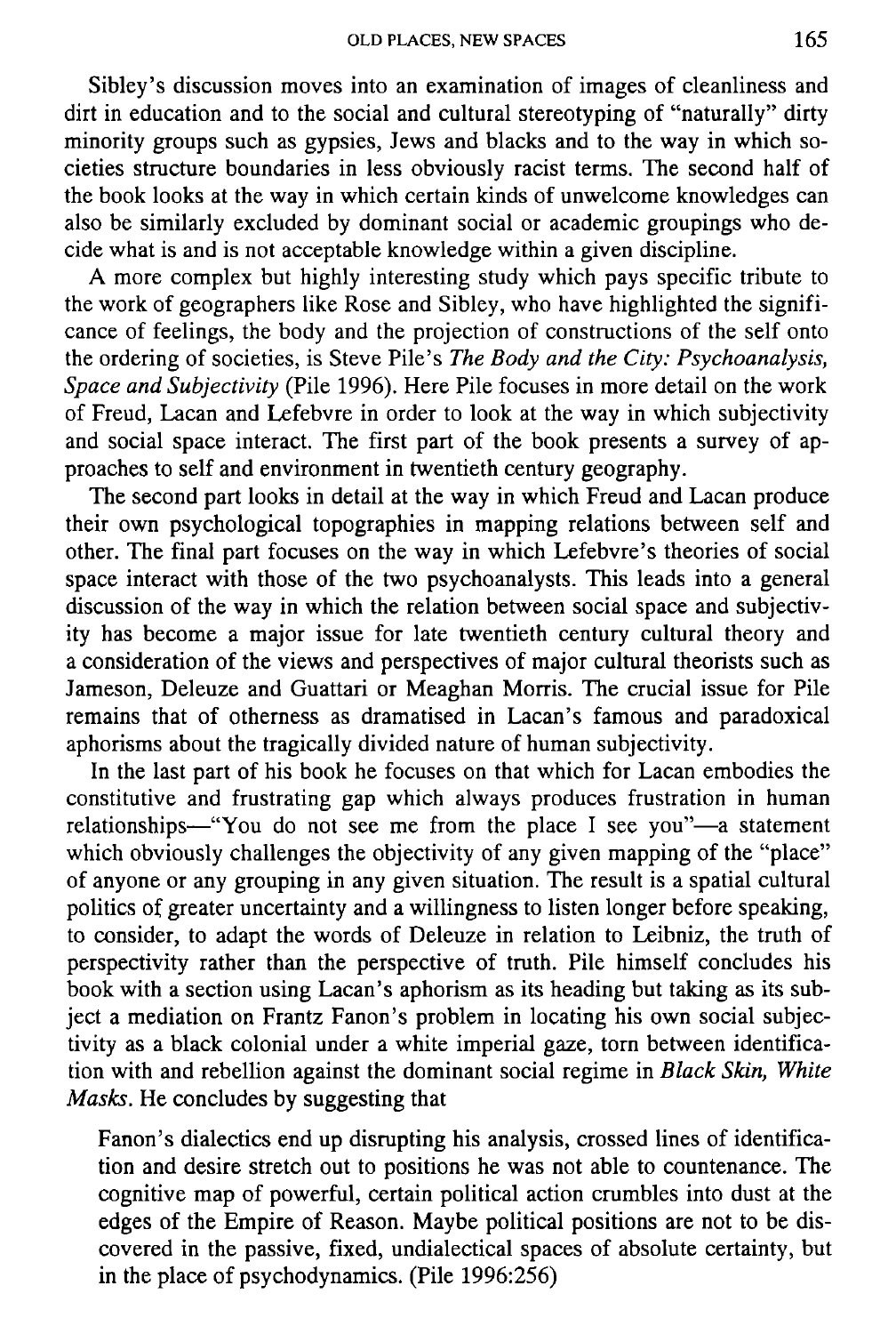So far I have dealt with developments in British cultural geography which while exploring significant issues in the relation between social organization, justice and difference on the one hand and conceptualisations and reproductions of social and "natural" space on the other, have focused on considerably theoretical issues. There is however a now considerable related literature examining more specific aspects of daily life and the part space plays in them.

Pile's own book begins with an examination of a ruling by the European court on gypsies and the threat posed to the English way of life by such a ruling in the view of the popular newspaper *The Daily Mail.* Many British cultural geographers have, though, produced work relating to relatively mundane aspects of everyday life or to areas of experience in which spatial considerations can be seen to play a significant role. In most of these cases, considerations of multiple social identities and ways of mapping different levels of experience play a significant role.

Two examples of this approach would be two anthologies, one dealing with an area of obvious relevance to the geographer, the countryside, the other less obvious, and more obviously related to social anthropology, namely, eating habits. Both of the collections of essays I want to briefly consider have a clear structuring principle. *Contested Countryside Cultures: Otherness, Marginality and Rurality* edited by two rural geographers, Paul Cloke and Jo Little (Cloke & Little 1997) seeks to update a somewhat idealised, pastoralised view of the countryside. The essays included in the collection follow a pattern now familiar to practitioners of cultural studies, focusing on specific elements of social and cultural identity. These include religion, ethnicity, generation (including childhood, youth and old age), sexuality, financial level and forms of cultural representation.

In *Consuming Geographies: We Are Where We Eat* (Bell & Valentine 1997) adopt a structural principle first posited by the American geographer Neil Smith (Smith in Bird et al. 1993) of six "scales" of spatial experience: body, home, community, city, region, nation, globe in order to consider how, why and where we eat what we do. The book has a relatively light hearted form of presentation but also includes a series of "boxes" which simply reproduce the views and comments of interviewees, a technique increasingly apparent in much social and cultural anthropology, which allows the reader to focus as much on what the "objects" of study have to say as on the perspectives of the writers themselves. This highlighting of the human referents of the study seems to tie in with Pile's notion that researchers need to listen, and to present that listening to others, as much as to speak and produce theories, again there is an interesting problem of representation, boundaries and balance involved. In another anthology, also coedited by Valentine, *Cool Places: Geographies of Youth Cultures* (Skelton & Valentine 1998), Doreen Massey, in an essay entitled *The Spatial Construction of Youth Cultures,* finds fault with this structuring principle;

...social relations which constitute space are not organised into scales so much as into *constellations of temporary coherence* and among such constellations we can identify local cultures set within a social space which is the product of interrelations and interconnections from the very local to the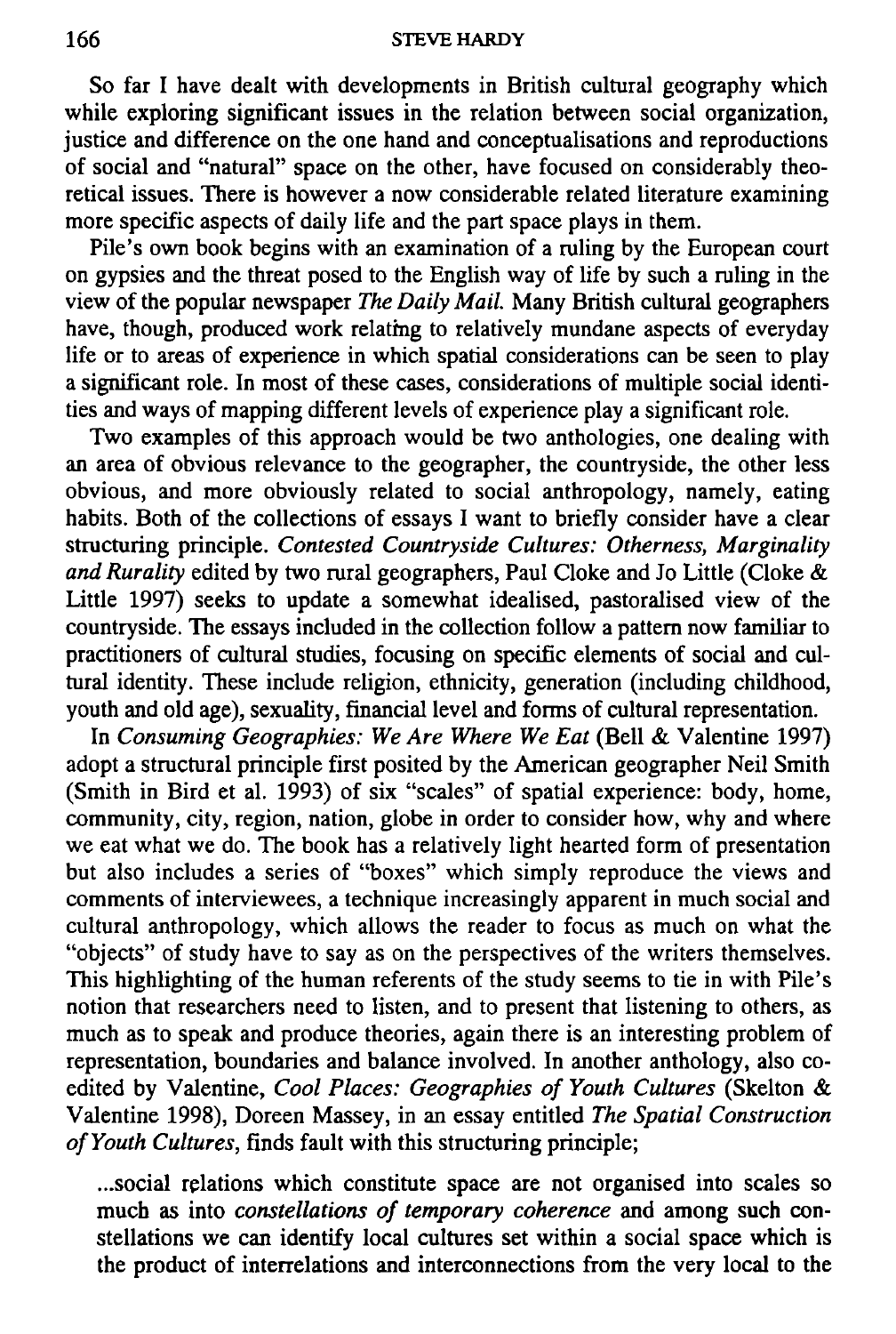intercontinental. This is a view of social space which recognises its enormous complexity and which refuses prematurely to tame it into any hierarchy of neatly ordered boxes labelled urban, regional, national. (125)

This may be true, though one wonders what prompts the need to be so aggressively dismissive of a structuring principle which may be of use in some circumstances (Massey is, in this context criticising Neil Smith rather than Bell and Valentine who make it quite clear that they find the structure useful rather than some form of objective truth). The dialogue between objectivity and perspectivity would seem to be continuing in this respect.

My final candidate for consideration in what, it should be emphasised, is no more than a partial and introductory survey in developments in British cultural geography, is the work of Nigel Thrift. Thrift is a geographer who has published extensively over the last twenty years and whose grasp and incorporation of related sociological and philosophical theorising is particularly impressive. At the same time his commitment to empirical research has been equally significant. In an introduction to a recent collection of some of his better known work (Thrift: 1996), Thrift observes that his "obsessions" have been fourfold; the folds in question are time-space, "the sensuousness of *practice"* (Thrift 1996:1), the subject, and agency. Such an observation indicates a strong connection to the work of Giddens and aspects of structuration theory in the earlier part of his career.

Here I want to focus briefly on aspects of his later work, which has focused more precisely or noticeably on geographies of increasingly sophisticated technology and communication and on demystifying the awesomeness of some of their effects as portrayed by writers like Frederic Jameson. During the 1990s Thrift produced a number of papers on the modern international financial system often in collaboration with Andrew Leyshon, partly with the intention of challenging the notion of an increasingly inhuman state of affairs which is not susceptible to critical academic analysis by writers other than specialised economists. His intention is not to support such a system and many of the papers by Leyshon and himself, collected in a volume entitled *Moneyspace*  (Leyshon & Thrift 1997) are concerned with looking at the related rise and problematics of the new service Class and socio-geographical implications, not all of them positive by any means, in the British context. One of his main intentions, though, as indicated in one of the best known essays, *A Phantom State? International Money, Electronic Networks and Global Cities* is to suggest that

...in contradiction to the story of an abstract and inhuman international financial system, there is another story to tell, of an international financial system that has actually become *more* social, *more* reflexive and *more* interpretive since the breakdown of Bretton Woods. (Thrift 1996:214-15)

and that those geographers who

...have pronounced that the rise of electronic communications will produce an "end to geography" will need to think again. (215)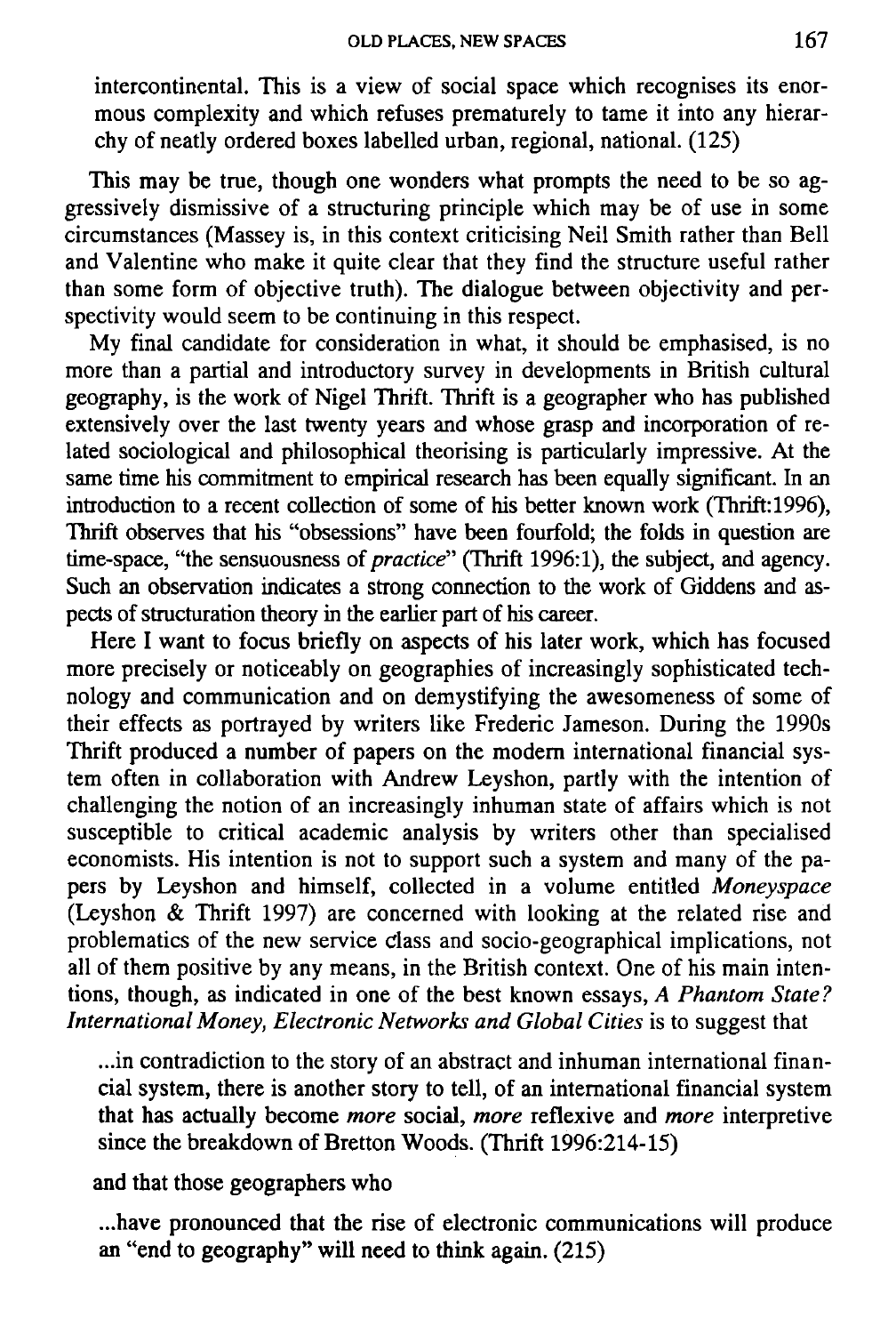In an even more interesting essay, *Inhuman Geographies: Landscapes of Speed, Light and Power* (Thrift 1996) which first appeared in an equally stimulating collection of essays related to developments in rural geography (Cloke et al. 1994), Thrift combines Raymond Williams' concept of "structure of feeling" with the more philosophically speculative analyses of cultural theorists and philosophers like Donna Haraway and Gilles Deleuze to examine the historical development of a modem landscape increasingly transformed by developments in technology and electronic communication to produce a structure of feeling where "mobility" is the crucial adjective to be applied.

As with his writing on modern financial cityscapes Thrift's approach is characterised by a determination to apply a careful and comprehensively researched historical geography of such processes with the intention of grounding such developments within the framework of a critical interpretive analysis which makes apparently inhuman processes susceptible to human management and intervention on the part of more than a small group of specialists.

In some ways it might be argued that Thrift still belongs to a somewhat "heroic" group of male social geographers determined to map the whole of the world, a category of which feminist geographers such as Massey and Rose might be critical, but his interventions have the clear purpose of making very large and technically complex areas of human experience accessible to an audience which does not have the time or ability to explore them in such detail. Advances in technology and communications are clearly a crucial part of twentieth and particularly late-twentieth century human experience and Thrift's project is clearly one of informed demystification in relation to the awesomely alienating postmodern sublime portrayed (equally usefully, if perhaps somewhat more melodramatically) by writers such as Jameson.

In conclusion, then, a number of general points might be made about developments in British social and cultural geography, particularly during the last ten years. Firstly, as an article of this kind indicates, it has become much more visible to a wider range of disciplines as both "culture" and "space" have become increasingly wide-ranging and complexly contestable terms in Western societies as the century draws to a close and the global cultural economy becomes increasingly perceptible as a single related entity, if one which has a multiplicity of manifestations. Much of British cultural geography still bears and willingly carries the traces of a Western oppositional Marxism, wary and critical of much of the ultimate emancipatory value of many social, cultural and technological developments during the last twenty-five years. At the same time the influence of predominantly French-inspired theories of difference as well as psychoanalytic theory of both Anglo-American and French origin has played an increasing role and both of these developments have brought cultural geography into a closer relationship with cultural studies in terms of its exploration of the shifting and complex nature of boundaries, the situatedness of knowledge and the multiple nature of social and cultural identities.

On the one hand, much cultural geography has developed an increasing awareness of the role of writing in geography and the relation between dis